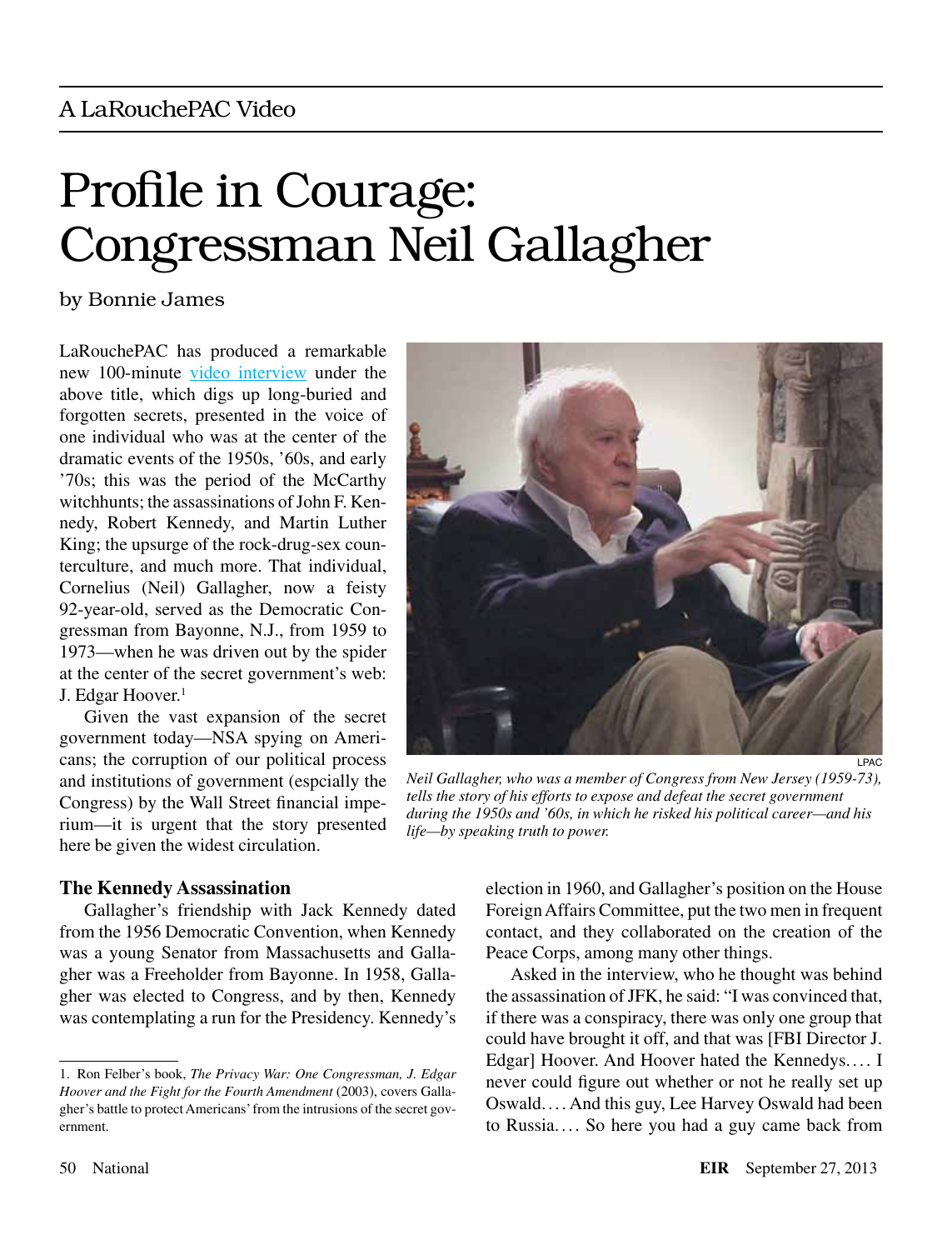

*Sen. Joe McCarthy's reign of terror against American citizens in the 1950s paved the way for J. Edgar Hoover's gestapo that followed. The link between them was the political hit man Roy Cohn. The photo at left shows McCarthy (left) with Cohn; the inset photo on the right is of FBI Director Hoover.*

Russia, was known to the FBI, went to the FBI! The FBI investigated him, and he was unloosed, and nobody knew what the hell was going on. And yet, there's no way that the FBI could not have been monitoring Lee Harvey Oswald, all the time. Because they monitored everybody!"

#### **The Warren Commission**

A key figure of the period, and friend of Gallagher, was Hale Boggs of Louisiana, who was the House Majority Leader (1971-73) and member of the Warren Commission. In September 1966, Boggs came to Gallagher's office and told him that Hoover had lied to the Commission, that the lone gunman story was a fraud, and that the investigation should be reopened. Boggs added that, "Hoover and the CIA have bugs planted in the House Caucus Rooms and most of our offices."

"Suddenly everybody is scared of the FBI, is scared of Hoover, is scared of his spooks," Gallagher said.

By this time, Gallagher reported, Boggs had begun to believe that Oswald had been set up. "And if you looked at the committee, the Warren Commission, it was the Chief Justice; and then it was John J. McCloy, the chairman of the board; Allen Dulles," Gallagher said. "McCloy is the guy who did all the work and he wrote the opinion, along with the support of Dulles. And I asked President Johnson, one time, 'How did you come to put Allen Dulles on there, who was an enemy of Kennedy's?' And he just avoided the whole question."

"If Hoover didn't set this whole thing up," he added, "then there was only one other guy who could have done it, and that was Allen Dulles! Because Allen



Dulles's job, in Europe during World War II, was to run assassination committees, groups, all around Europe, when he was head of the OSS over there." And, he noted "He was an enemy of Kennedy."

#### **McCarthyism**

Gallagher's courage asserted itself as well, in his refusal to have anything to do with Sen. Joe McCarthy and his witchhunts of

Americans based on charges of "Communist sympathies." Even as "a little county commissioner" in the 1950s, Gallagher refused to sponsor McCarthy at a communion breakfast in his church. "I hated everything McCarthy stood for, and I guess it was contrary to what you were supposed to be if you were an Irish Catholic from Bayonne. But I had an innate feeling against injustice, and [McCarthy] was one of the worst provocateurs of injustice in America in those days."

Later, Gallagher, then in Congress, was approached by McCarthy's sidekick, Roy Cohn, who, by that time, was one of Hoover's political hit men, with a huge FBI dossier on then-Presidential candidate Bobby Kennedy. When Gallagher refused to hold hearings on the FBI's charges against RFK, mafioso Sid Zagri, who accompanied Cohn, offered a him \$100,000 bribe—and Cohn added a threat, that Hoover would not consider Gallagher a "friend," if he refused. "I'm everybody's friend, Roy," the Congressman replied, "but I'm nobody's whore." Soon after that, Cohn returned with another demand from Hoover, which Gallagher rejected. Cohn threatened, "This is the last chance you are doing to get!"

The Congressman's next encounter with Cohn involved even cruder threats from Hoover: "You'll be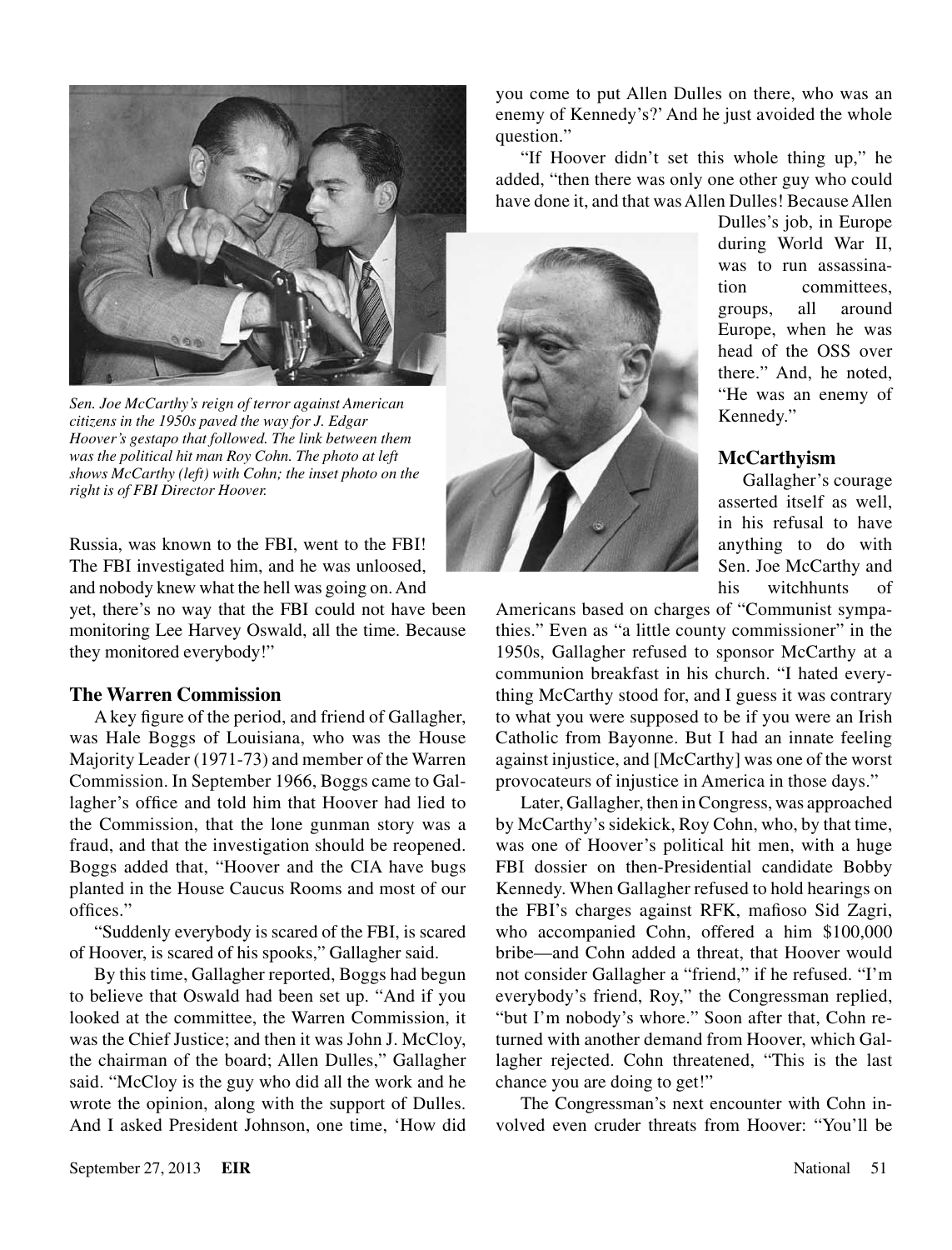

*House Majority Leader Hale Boggs of Louisiana called for Hoover's resignation on the floor of the Congress, in April 1971. On Oct. 18, 1972, Boggs was killed in a plane crash. He is shown here with President Lyndon Johnson in the mid-1960s.*

sorry! Because if you're not their friend, you're Mr. Hoover's enemy."

It was right after that, that "the whole goddamned thing started," Gallagher said, meaning the FBI's witchhunt against him. In August 1967, just weeks after Gallagher refused to blackmail Bobby Kennedy, *Life* magazine published an article tying Gallagher closely with the mob.

#### **The Takeover of the Congress**

Hoover's capo in the Congress was Deke DeLoach: "He would bring over tapes that they had on various Congressmen and say, 'We're your friends and we're in your corner,' but that meant that they owned them. It was tantamount to blackmail. He really was the number 3 guy in the FBI."

"If you were on the Appropriations Committee, which funded the FBI, or the Justice Department, you were in it! If you were on the Judiciary Committee, or in the top leadership, you came under their umbrella and under their threats.... The top three or four people on that Judiciary Committee, they were owned by Hoover."

Ultimately, Hoover & Co. went too far, demanding that Gallagher resign from Congress. Cohn threatened: "If you don't resign, Mr. Hoover wants you out of Congress in seven days." If not, Gallagher's wife would be dragged through the mud, in another smear story in *Life* magazine. How he got them to back off is a story we should let Mr. Gallagher tell in his own words!

#### **Boggs Calls for Hoover's Resignation**

In April 1971, Rep. Hale Boggs met with Gallagher, telling him the repairman had found his phone bugged. The next morning, Boggs called for Hoover's resignation on the floor of the Congress.

"The time has come for the Attorney General to ask for [Hoover's] resignation. When the FBI taps the telephones of members of this body and the Senate, it stations agents on campuses, when the FBI adopts the tactics of the Soviet Union and Hitler's Gestapo, it is time, it is way past time, Mr. Speaker, that the present director no longer be the director. I ask again now that you have enough courage to demand the resignation of this man."

At the same time, Boggs pushed to reopen the investigations of the assassinations of President John F. Kennedy, Robert F. Kennedy, and Martin Luther King.

The Louisiana Congressman was close to New Orleans District Attorney Jim Garrison—the only law enforcement official in the United States who ever brought charges against anyone connected with the Kennedy assassination.2 Garrison, like everyone else connected with the efforts to get to the truth about that terrible event, paid dearly: He was hounded and slandered, and driven out of office. But Boggs was convinced that the destruction of Jim Garrison was based on the fact that Garrison was *right*, that there *was* a conspiracy.

On April 10, 1972, a Federal Grand Jury indicted Gallagher on charges of conspiracy, perjury, and Federal income tax evasion.

Gallagher went to the floor of the Congress, and for the first time, put forward the details of the filth thrown against him under orders from Hoover, the origin of the *Life* magazine articles, the broad intimidation of Congress, and the incredible revelations that had been presented to his subcommittee regarding U.S. Army, FBI, and CIA abuses of the Constitutional rights of Americans.

He called for Hoover's resignation, or firing.

Six months later, on Oct. 18, 1972, a plane carrying Hale Boggs disappeared in Alaska.

Hoover died on May 2, 1972, just two weeks after

<sup>2.</sup> See Jim Garrison, *On the Trail of the Assassins, One Man's Quest To Solve the Murder of President Kennedy,* 1988.